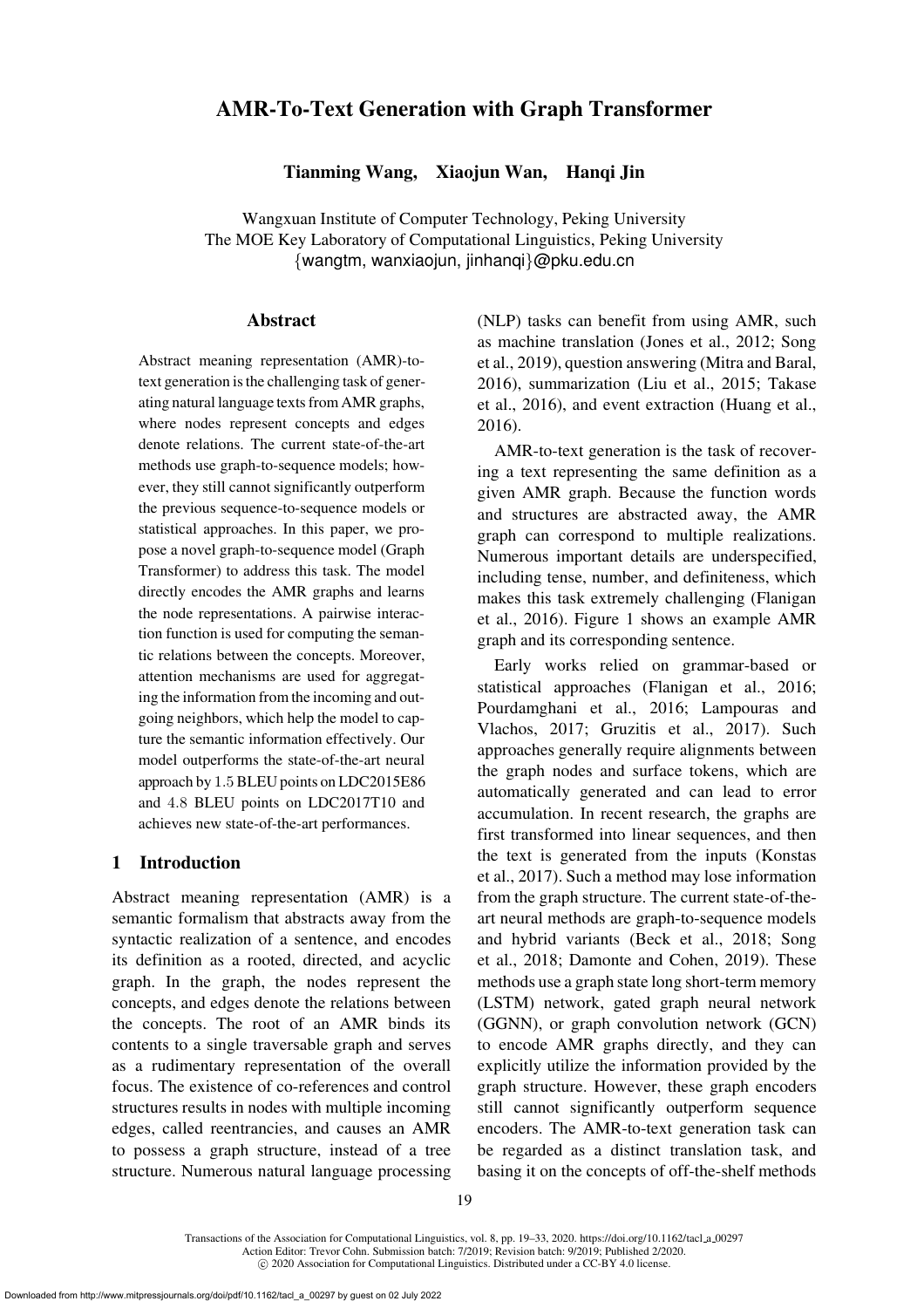

<span id="page-1-0"></span>Job creation is not expected to slow down but will instead accelerate.

Figure 1: An example AMR graph and its corresponding sentence. The graph is rooted by ''expect-01'', which means the AMR is about the expecting. The node "create" is a reentrance and it plays two roles simultaneously (i.e., ''ARG1'' of ''accelerate'' and ''ARG1'' of ''slow-down'').

for neural machine translation can be helpful. The Transformer model [\(Vaswani et al.](#page-14-6), [2017\)](#page-14-6) is a stacked attention architecture and has shown its effectiveness in translation tasks; however, applying it to AMR-to-text generation has a major problem: It can only deal with sequential inputs.

To address these issues, we propose a novel graph network (Graph Transformer) for AMRto-text generation. Graph Transformer is an adaptation of the Transformer model, and it has a stacked attention-based encoder-decoder architecture. The encoder considers the AMR graph as the input and learns the node representations from the node attributes by the aggregation of the neighborhood information. The global semantic information is captured by stacked graph attention layers, which allow a node to deal with the hidden states of the neighbor nodes and their corresponding relations. Multiple stacked graph attention layers enable the nodes to utilize the information of those nodes that are not directly adjacent, allowing the global information to propagate. We consider that the AMR graph is a directed graph in which the directions hold extremely important information. Therefore, for encoding the information from the incoming and outgoing edges, we use two individual graph attentions in each layer. Then we utilize a fusion layer to incorporate the information from the incoming and outgoing relations, followed by a feed-forward network. Residual connections are used for connecting adjacent layers. The final node representations are formed by concatenating the two individual representations encoded by multiple layers. The decoder is similar to the original decoder in Transformer, performing multi-head attentions and self-attentions over the representations of the nodes in the encoder and over the hidden states of the decoder, respectively. For the decoder stack, we adopt a copy mechanism to generate the texts, which can help copy low-frequency tokens, such as named entities and numbers.

We perform experiments on two benchmark datasets (LDC2015E86 and LDC2017T10). Our model significantly outperforms the prior methods and achieves a new state-of-the-art performance. Without external data, our model improves the BLEU scores of the state-of-the-art and a mostly recently proposed neural model (i.e., g-GCNSEQ [\[Damonte and Cohen](#page-13-7), [2019\]](#page-13-7)) by <sup>1</sup>.5 points on LDC2015E86 and <sup>4</sup>.8 points on LDC2017T10. When using the Gigaword corpus as the additional training data, which is automatically labeled by a pre-trained AMR parser, our model achieves a BLEU score of <sup>36</sup>.4 on LDC2015E86, which is the highest result on the dataset. The experimental result also shows that the improved structural representation encoding by our proposed graph encoder is most useful when the amount of training data is small. The variations in our model are evaluated to verify its robustness as well as the importance of the proposed modules. In addition, we study the performances of our model and baselines under different structures of the input graphs.

Our contributions can be summarized as follows:

- For AMR-to-text generation, we propose Graph Transformer, a novel graph-tosequence model based on the attention mechanism. Our model uses a pairwise interaction function to compute the semantic relations and uses separate graph attentions on the incoming and outgoing neighbors, which help in enhanced capturing of the semantic information provided in the graph. The code is available at [https://github.](https://github.com/sodawater/GraphTransformer) [com/sodawater/GraphTransformer](https://github.com/sodawater/GraphTransformer).
- The experimental results show that our model achieves a new state-of-the-art performance on benchmark datasets.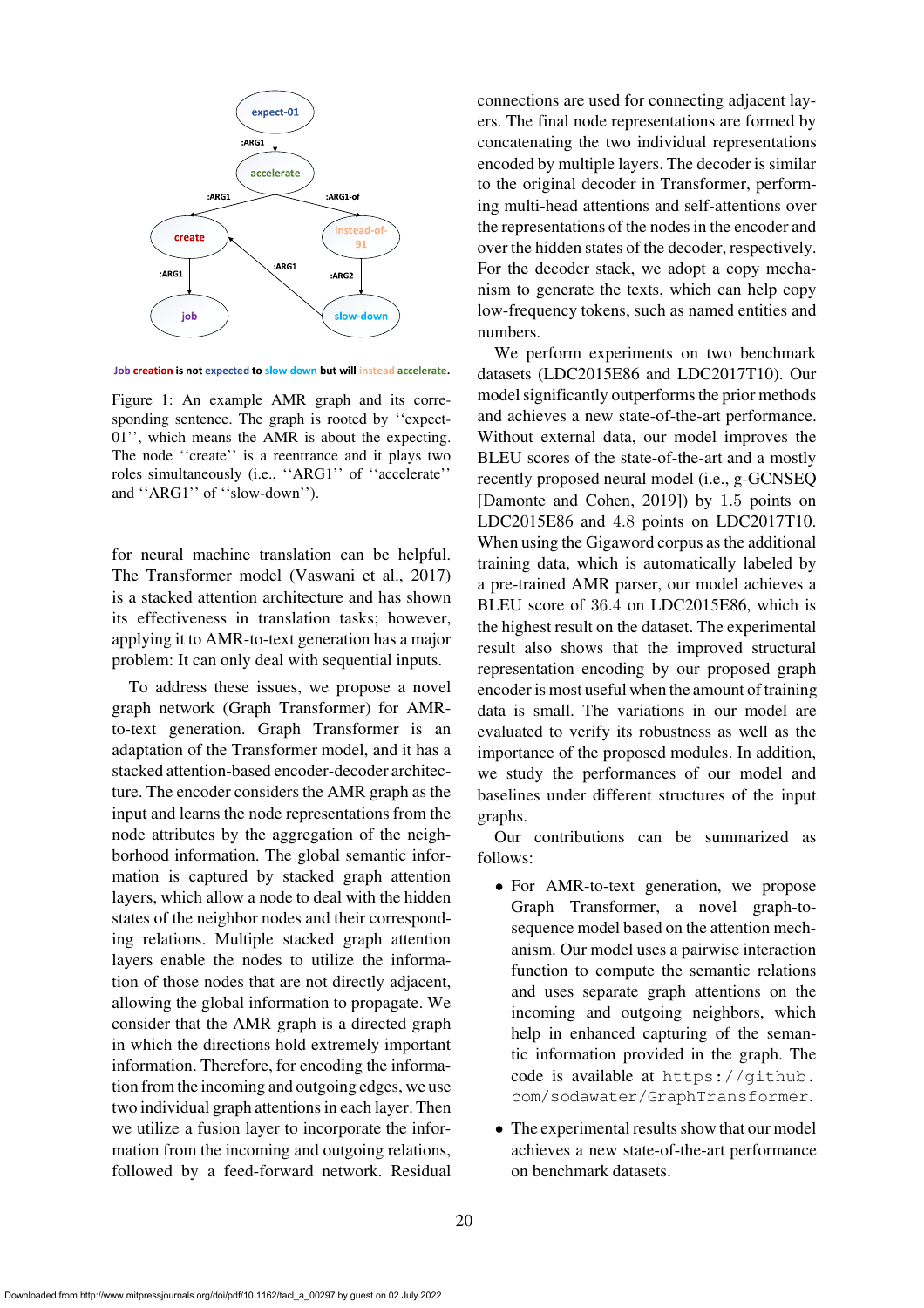## 2 Related Work

## 2.1 AMR-to-Text Generation

Early work on AMR-to-text generation focused on statistical methods. [Flanigan et al.](#page-13-2) [\(2016\)](#page-13-2) transformed AMR graphs to appropriate spanning trees and applied tree-to-string transducers to generate texts. [Song et](#page-14-7) al. [\(2016\)](#page-14-7) partitioned an AMR graph into small fragments and generated the translations for all the fragments, whose order was finally decided by solving an asymmetric gene[ralized](#page-14-8) [traveling](#page-14-8) [salesman](#page-14-8) [problem.](#page-14-8) Song et al. [\(2017](#page-14-8)) used synchronous node replacement grammar to parse AMR graphs and generate output sentences. [Pourdamghani et al.](#page-14-4) [\(2016\)](#page-14-4) adopted a phrase-based machine translation model on the input of a linearized graph. Recent works propose usin[g neural networks for generation.](#page-13-5) Konstas et al. [\(2017](#page-13-5)) used a sequence-to-sequence model to generate texts, leveraging an LSTM for encoding a linearized AMR structure. Graph-to-sequence models outperform sequence-to-sequence models, including a graph state LSTM [\(Song et al., 2018\)](#page-14-5) and GGNN [\(Beck et al., 2018](#page-13-6)). A most recently developed hybrid neural model achieved the stateof-the-art performance by applying a BiLSTM on the output of a graph encoder GCN, to utilize both structural [and sequential information \(](#page-13-7)Damonte and Cohen, [2019](#page-13-7)).

# 2.2 Neural Networks for Graphs

Neural network methods for processing the data represented in graph domains have been studied for several years. Graph neural networks (GNNs) have also been proposed, which are an extension of recursive neural networks and can be applied to most of the practically useful types of graphs [\(Gori et al., 2005;](#page-13-8) [Scarselli et al., 2009](#page-14-9)). GCNs are the main alternatives for neural-based graph representations, and are widely used to address vario[us problems](#page-13-10) [\(Bruna et al.](#page-13-9)[,](#page-13-10) [2014](#page-13-9)[;](#page-13-10) Duvenaud et al., [2015;](#page-13-10) [Kipf and Welling, 2017](#page-13-11)). [Li et al.](#page-14-10) [\(2015\)](#page-14-10) further extended a GNN and modified it to use gated recurrent units for processing the data represented in graphs; this method is known as a GGNN. [Beck et al.](#page-13-6) [\(2018\)](#page-13-6) followed their concept and applied a GGNN to string generation. Another neural architecture based on gated units is the graph state LSTM [\(Song et al., 2018](#page-14-5)), which uses an LSTM structure for encoding graph-level semantics. Our model is most similar to graph attention networks (GATs) [\(Velickovic et al.,](#page-14-11)

[2018\)](#page-14-11); it incorporates the attention mechanism in the information aggregation.

# 2.3 Transformer Network

Recurrent neural networks (RNNs) and convolution neural networks (CNNs) have been widely used in NLP tasks because of their advantages of capturing long-term and local dependencies, respectively. Compared with these networks, models based solely on the attention mechanism show superiority in terms of the parallelism and flexibility in the modeling dependencies. Recently, RNN/CNN-free networks have attracted increasing interests. [Vaswani et al.](#page-14-6) [\(2017\)](#page-14-6) proposed a stacked attention architecture, the Transformer model, for neural machine translation. [Gu et al.](#page-13-12) [\(2018\)](#page-13-12) introduced a non-autoregressive tran[slation](#page-14-12) [model](#page-14-12) [based](#page-14-12) [on](#page-14-12) [the](#page-14-12) [transformer.](#page-14-12) Zhang et al. [\(2018](#page-14-12)) integrated the paraphrase rules and the Transformer model, for sentence simplification. [Devlin et al.](#page-13-13) [\(2018](#page-13-13)) proposed a language representation model called BERT, which achieved new state-of-the-art results on 11 NLP tasks.

# 3 Graph Transformer

The overall architecture of Graph Transformer is shown in [Figure 2,](#page-3-0) with an example AMR graph and its corresponding sentence. We begin by providing the formal definition of the AMRto-text generation and the notations we use, and then reviewing the Transformer model. Then we introduce the graph encoder and sentence decoder used in our model. Finally, we describe the training and decoding procedures.

# 3.1 Problem Formulation and Notations

Given an AMR graph, G, our goal is to generate a natural language sentence that represents the same definition as G. Our model is trained to maximize the probability,  $P(S|G)$ , where S is the gold sentence.

In the following, we define the notations used in this study. We assume a directed graph,  $G = (V, E)$ , where V is a set of N nodes, E is a set of  $M$  edges, and  $N$  and  $M$  are the numbers of nodes and edges, respectively. Each edge in E can be represented as  $(i, j, l)$ , where  $i$  and  $j$  are the indices of the source and target nodes, respectively, and  $l$  is the edge label. We further denote the incoming neighborhoods (i.e., reached by an incoming edge) of node  $v_i \in V$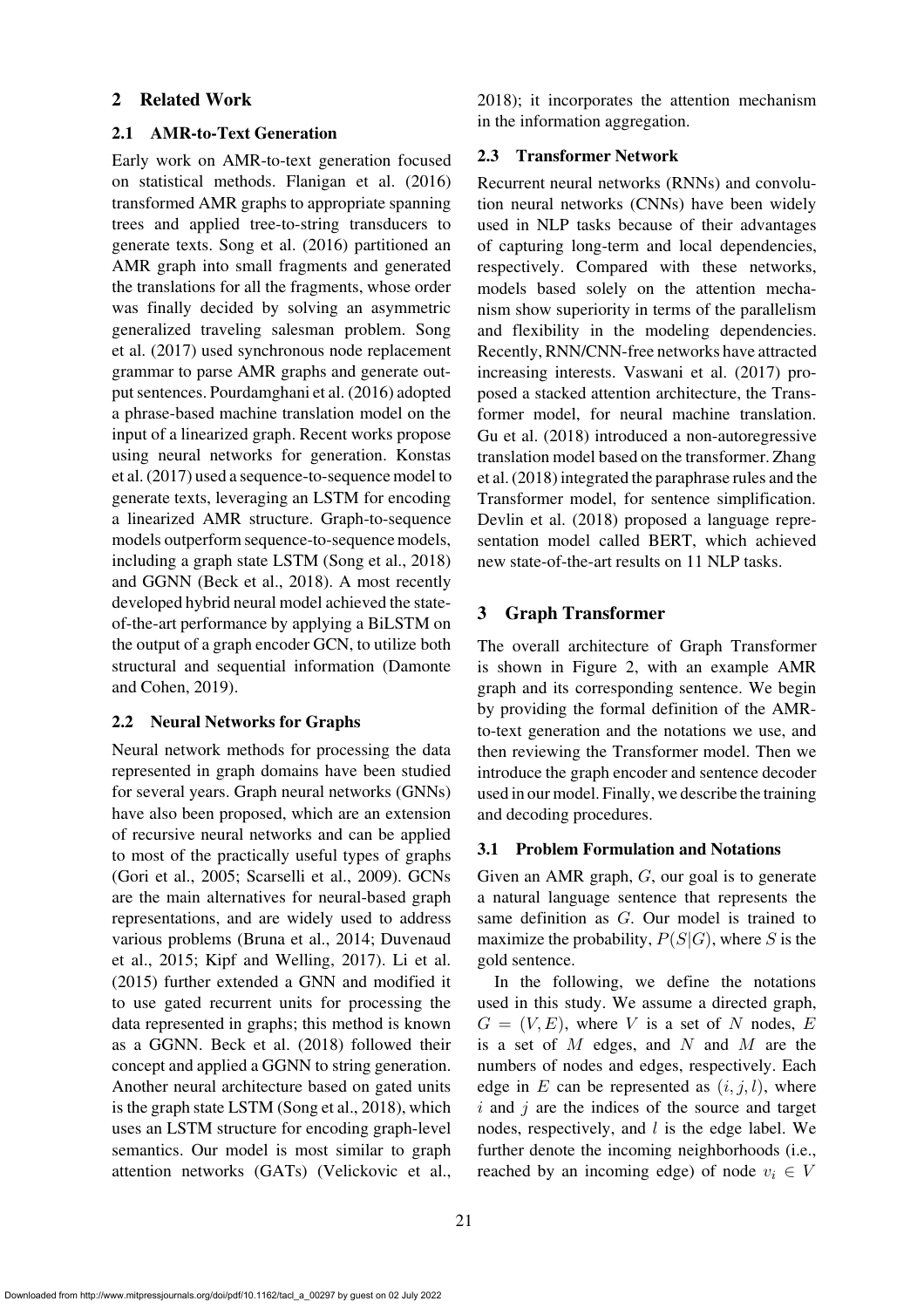

<span id="page-3-0"></span>Figure 2: Left: Graph attention mechanism. We take the node ''accelerate'' in [Figure 1](#page-1-0) as an example. Head representation is marked with yellow and tail representation is marked with blue. The node ''accelerate'' has one incoming relation and two outgoing relations to be attend respectively; Right: The overall architecture of our proposed Graph Transformer.

as  $\mathcal{N}_i^{in}$  and outgoing neighborhoods (i.e., reached by an outgoing edge) as  $\mathcal{N}_i^{out}$ . The corresponding sentence is  $S = \{s_1, s_2, ..., s_T\}$ , where  $s_i$  is the *i*-th token of the sentence and  $T$  is the number of the tokens.

## 3.2 Transformer

Our model is adapted from the Transformer model, and here, we briefly review this model. The original Transformer network uses an encoderdecoder architecture, with each layer consisting of a multi-head attention mechanism and a feedforward network. Both the components are described here.

The multi-head attention mechanism builds on scaled dot-product attention, which operates on a package of queries  $Q$  and keys  $K$  of dimension  $d_k$  and values V of dimension  $d_v$ ,

$$
Attention(Q, K, V) = softmax(\frac{QK^{\top}}{\sqrt{d_k}})V \quad (1)
$$

The multi-head attention linearly projects  $d_{model}$ -dimensional queries, keys, and values  $d_h$ times with different projections, and it performs scaled dot-product attention on each projected pair. The outputs of the attention are concatenated and again projected, resulting in the final output,

head<sub>x</sub> = Attention(
$$
QW_q^x, KW_k^x, VW_v^x
$$
)  
\nMultiHead( $Q, K, V$ ) =  $\left( \prod_{x=1}^{d_h} \text{head}_x \right) W_o$  (2)

where  $\parallel$  denotes the concatenation of the  $d_h$ attention heads. Projection matrices  $W_q^x \in$  $\mathbb{R}^{d_k \times d_{model}}, W^x_k \in \mathbb{R}^{d_k \times d_{model}}, W^x_v \in \mathbb{R}^{d_v \times d_{model}},$ and  $W_o \in \mathbb{R}^{d_h * d_v \times d_{model}}$ .  $d_k = d_v = d_{model}/d_h$ .<br>The other component of each layer is

The other component of each layer is a feed-forward network. It consists of two linear transformations, with a ReLU activation in between.

$$
FFN(x) = \max(0, xW_1 + b_1)W_2 + b_2
$$
 (3)

For constructing a deep network and regularization, a residual connection and layer normalization are used to connect adjacent layers.

## 3.3 Graph Encoder

Our model also has an encoder-decoder architecture. In our model, the graph encoder is composed of a stack of  $L_1$  identical graph layers that use different parameters from layer to layer. Each layer has three sub-layers: a graph attention mechanism, fusion layer, and feed-forward network. The encoder takes the nodes as the input and learns the node representations by aggregating the neighborhood information. Considering that an AMR graph is a directed graph, our model learns two distinct representations for each node. The first is a head representation, which represents a node when it works as a head node (i.e., a source node) in a semantic relation and only aggregates the information from the outgoing edges and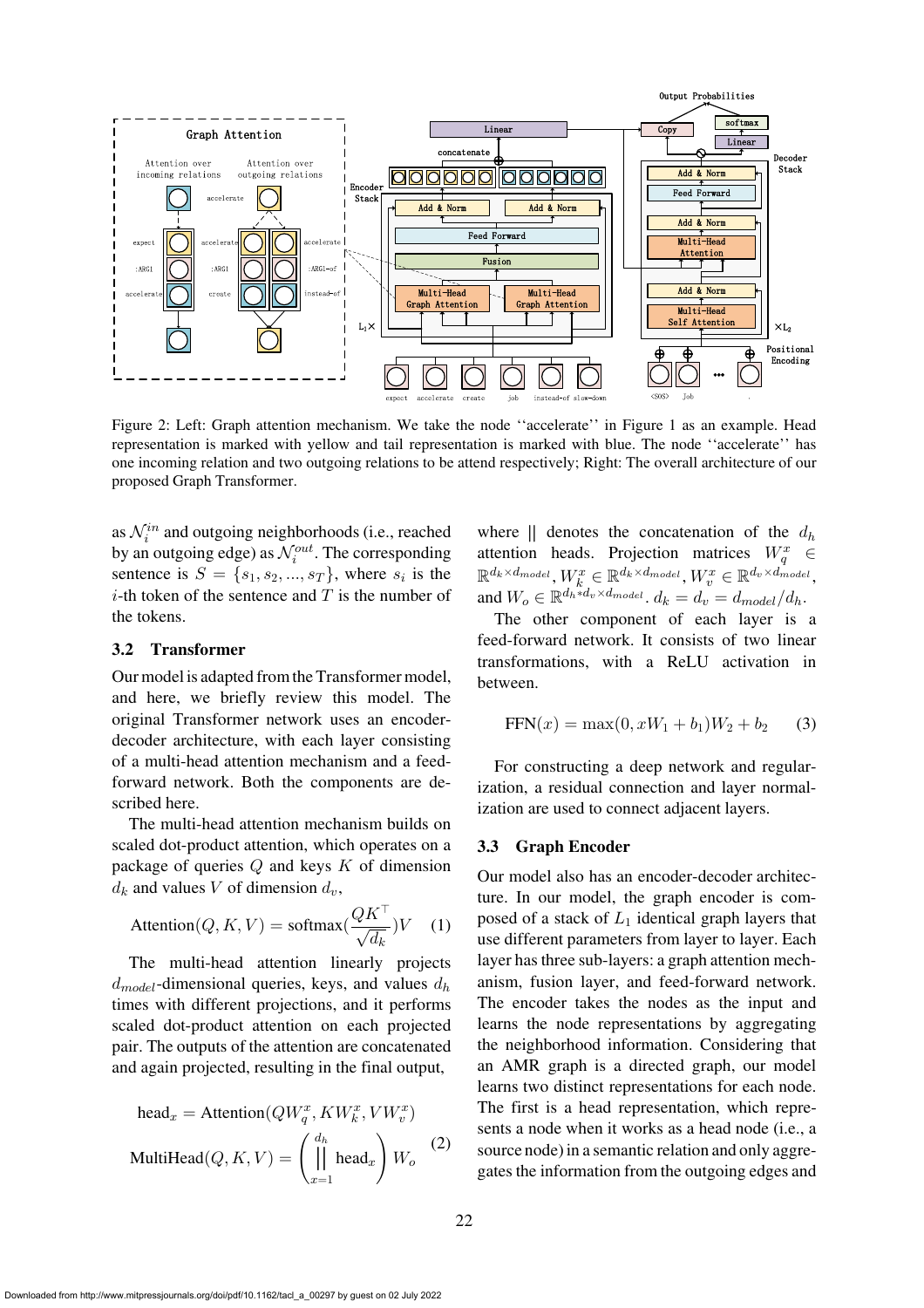corresponding nodes. The second is a tail representation, which represents a node when it works as a tail node (i.e., a target node) and only aggregates the information from the outgoing edges and corresponding nodes. Specifically, we denote  $\overrightarrow{h}_i^t$  and  $\overleftarrow{h}_i^t$  as the head representation and tail representation of each node  $v_i$  at the t-th layer, respectively. The embedding of each node (i.e., the word embedding of the concept) is fed to the graph encoder as the initial hidden state of the node,

$$
\overrightarrow{h}_i^0 = \overleftarrow{h}_i^0 = e_i W_e + b_e \tag{4}
$$

where  $e_i$  is the embedding of node  $v_i$ ,  $W_e \in$  $\mathbb{R}^{d_{emb}\times d_{model}}$  and  $b_e \in \mathbb{R}^{d_{model}}$  are the parameters, and  $d_{emb}$  is the dimension of the embedding.

Different from previous methods, we propose using graph attention as the aggregator, instead of a gated unit or pooling layer. In an AMR graph, the semantic representation of a node is determined by its own concept definition and relations to other concepts. Graph attention is used for capturing such global semantic information in a graph. Specifically, it allows each node to deal with the triples that are composed of the embeddings of the neighbor nodes, embeddings of the corresponding edges, and its own embedding. We represent the triple of two adjacent nodes connected by edge  $(i, j, l)$  as

$$
r_{ij}^t = \left(\overrightarrow{h}_i^{t-1} \parallel e_l \parallel \overleftarrow{h}_j^{t-1}\right) W_r + b_r \qquad (5)
$$

$$
r_{ij}^t = \left(\overrightarrow{h}_i^{t-1} \parallel e_l \parallel \overleftarrow{h}_j^{t-1}\right) W_r + b_r, \quad (6)
$$

where  $e_l \in \mathbb{R}^{d_{model}}$  is the embedding of edge label l and  $(\overrightarrow{h}_i^{t-1} \parallel e_l \parallel \overleftarrow{h}_j^{t-1})$  is the concatenation of these three representations.  $W_r \in \mathbb{R}^{3d_{model} \times d_{model}}$ and  $b_r \in \mathbb{R}^{d_{model}}$  are the parameters.  $r_{ij}^t$  is the representations of the triple, which will be deal with both source node  $v_i$  and target node  $v_j$ .

Using such a pairwise-interaction function to compute a relation has three advantages: 1) it does not encounter the parameter explosion problem [\(Beck et al., 2018](#page-13-6)) because the linear transformation for the triple is independent of the edge label, 2) the edge information is encoded by edge embedding so that there is no loss of information, and 3) the representation incorporates the context information of the nodes. Then we perform graph attentions over the incoming and outgoing relations (i.e., incoming and outgoing edges and the corresponding nodes). The multihead graph attentions for node  $v_i$  are computed as

$$
\overrightarrow{g}_{i}^{t} = \prod_{x=1}^{d_{h}} \left( \sum_{j \in \mathcal{N}_{i}^{out}} \alpha_{ij}^{x} r_{ij}^{t} W_{v}^{x} \right) W_{o}
$$

$$
\alpha_{ij}^{x} = \frac{\exp\left(\frac{\overrightarrow{h}_{i}^{t-1} W_{q}^{x} \cdot (r_{ij}^{t} W_{k}^{x})^{\top}}{\sqrt{d_{k}}}\right)}{\sum_{z \in \mathcal{N}_{i}^{out}} \exp\left(\frac{\overrightarrow{h}_{i}^{t-1} W_{q}^{x} \cdot (r_{iz}^{t} W_{k}^{x})^{\top}}{\sqrt{d_{k}}}\right)}
$$
(7)

where  $\overrightarrow{g}_i^t$  is the output of the graph attention on the outgoing relations for node  $v_i$ . Similarly,  $\overleftarrow{g}_i^t$ is computed over all the incoming relations.

Following the graph attention sub-layer, we use a fusion layer to incorporate the information aggregated from the incoming and outgoing relations.

$$
s_i^t = \text{sigmoid}\left(\left(\overrightarrow{g}^t_i \parallel \overleftarrow{g}^t_i\right) W_s + b_s\right)
$$
  

$$
g_i^t = s_i^t * \overrightarrow{g}^t_i + (1 - s_i^t) * \overleftarrow{g}^t_i
$$
 (8)

where  $W_s \in \mathbb{R}^{2*d_{model} \times 1}$  and  $b_s \in \mathbb{R}^1$  are the parameters.

The last sub-layer is a fully connected feedforward network, which is applied to each node separately and identically. We use a GeLU activation function instead of the standard ReLU activation. The dimensions of the input, inner layer, and output are  $d_{model}$ , 4  $*$   $d_{model}$ , and 2  $*$  $d_{model}$ , respectively. The output is divided into two parts to obtain the head and tail representations, respectively. In addition, a residual connection is used to connect adjacent layers.

$$
\overrightarrow{O}^t \parallel \overleftarrow{O}^t = FFN(G^t)
$$
  
\n
$$
\overrightarrow{H}^t = \text{LayerNorm}(\overrightarrow{O}^t + \overrightarrow{H}^{t-1})
$$
 (9)  
\n
$$
\overleftarrow{H}^t = \text{LayerNorm}(\overleftarrow{O}^t + \overleftarrow{H}^{t-1})
$$

where  $G_i^t$  is the package of outputs  $g_i^t$ .  $\overrightarrow{H}^t$  and  $\overleftarrow{H}^t$ are the packages of head representation  $\overrightarrow{h}_i^t$  and tail representation  $h_t^t$ , respectively. LayerNorm is the layer normalization. Note that using a residual connection and layer normalization around each layer in the graph encoder is more effective than using them around each of the three sub-layers for our model.

The final node representation is obtained by concatenating the forward and backward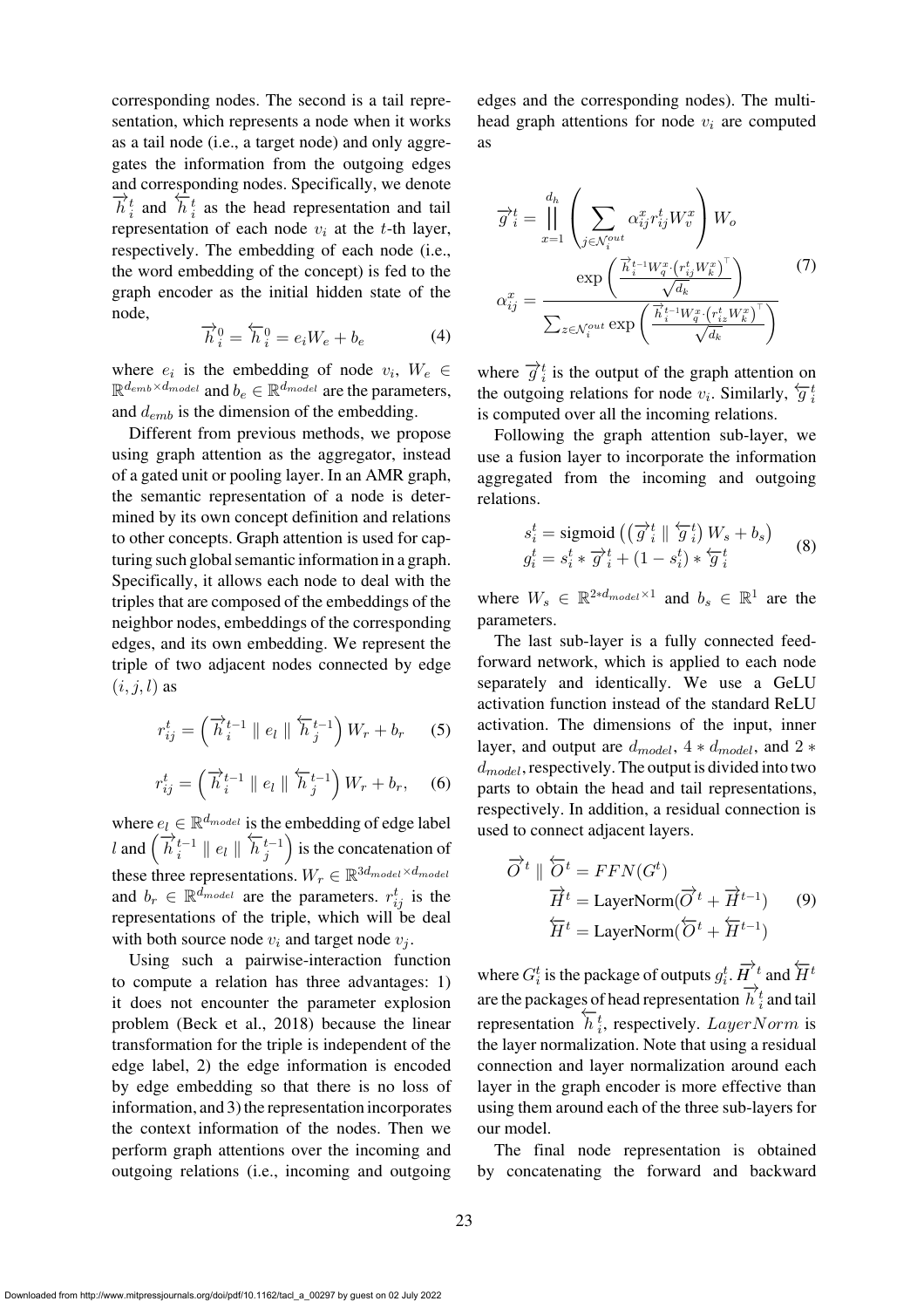representations. A linear transformation layer is also used for compressing the dimension. For convenience, we denote  $h_i$  as the final representation of node  $v_i$ ,

$$
h_i = \left(\overrightarrow{h}_{i}^{L_1} \parallel \overleftarrow{h}_{i}^{L_1}\right) W_h \tag{10}
$$

where  $W_h \in \mathbb{R}^{2d_{model} \times d_{emb}}$  is a parameter and  $L_1$ is the number of layers of the encoder stack.

## 3.4 Sentence Decoder

In our model, the decoder has an architecture similar to that in the original Transformer model, which is composed of  $L_2$  identical layers. Each layer has three sub-layers: a multi-head self-attention mechanism, multi-head attention mechanism over the output of the encoder stack, and position-wise feed-forward network. A residual connection is used for connecting adjacent sub-layers. The decoder generates the natural language sentence, and we denote the hidden state at position  $i$  of the  $t$ -th layer in the decoder stack as  $\hat{h}_i^t$ . Different from the input representation of the encoder, the position information is added and the sum of the embedding and position encoding is fed as the input,

$$
\hat{h}_i^0 = e_i W_e + b_e + p e_i \tag{11}
$$

where  $e_i$  and  $pe_i \in \mathbb{R}^{d_{model}}$  are the embedding and positional encoding of the token at position  $i$ , respectively.

The self-attention sub-layer is used for encoding the information of the decoded subsequences. We use masking to ensure that the attention and prediction for position  $i$  depend only on the known words at positions preceding i,

$$
At = MultiHead(\hat{H}^{t-1}, \hat{H}^{t-1}, \hat{H}^{t-1})
$$
  
\n
$$
Bt = LayerNorm(At + \hat{H}^{t-1})
$$
\n(12)

where  $\hat{H}^{t-1}$  is the package of hidden states  $\hat{h}_i^{t-1}$ in the decoder.

Next, the output of the self-attention is further fed into the multi-head attention and feed-forward network, expressed as follows:

$$
\hat{A}^t = \text{MultiHead}(B^t, H, H)
$$
  
\n
$$
\hat{B}^t = \text{LayerNorm}(\hat{A}^t + B^t)
$$
  
\n
$$
\hat{O}^t = \text{FFN}(\hat{B}^t)
$$
  
\n
$$
\hat{H}^t = \text{LayerNorm}(\hat{O}^t + \hat{B}^t)
$$
\n(13)

where  $H$  is the package of final node representations  $h_i$  encoded by the graph encoder.

For convenience, we denote the final hidden state of the decoder at position i as  $\hat{h}_i$ . Considering that numerous low-frequency open-class tokens such as named entities and numbers in an AMR graph appear in the corresponding sentence, we adopt the copy mechanism [\(Gu et al., 2016](#page-13-14)) to solve the problem. A gate is used over the decoder stack for controlling the generation of words from the vocabulary or directly copying them from the graph, expressed as

$$
\theta_i = \sigma(\ddot{h}_i W_\theta + b_\theta) \tag{14}
$$

where  $W_{\theta} \in \mathbb{R}^{d_{model} \times 1}$  and  $b_{\theta} \in \mathbb{R}^{1}$  are the parameters.

Probability distribution  $p_i^g$  of the words to be directly generated at time-step  $i$  is computed as

$$
p_i^g = \text{softmax}(\hat{h}_i W_g + b_g) \tag{15}
$$

where  $W_q \in \mathbb{R}^{d_{model} \times d_{vocab}}$  and  $b_q \in \mathbb{R}^{d_{vocab}}$  are the parameters and  $d_{vocab}$  is the vocabulary size.

Probability distribution  $p_i^c$  of the words to be copied at time-step  $i$  is computed as

$$
p_i^c = \sum_{i^* = 1}^{N} \frac{\exp(\hat{h}_i \cdot h_{i^*})}{\sum_{j^* = 1}^{N} \exp(\hat{h}_i \cdot h_{j^*})} z_{i^*}
$$
 (16)

where  $z_{i^*}$  is the one-hot vector of node  $v_{i^*}$ .

The final probability distribution of the words at time-step  $i$  is the interpolation of two probabilities,

$$
p_i = \theta_i * p_i^g + (1 - \theta_i) * p_i^c \tag{17}
$$

#### 3.5 Training and Decoding

For the training, we aim to maximize the likelihood of each gold-standard output sequence, S, given the graph, G.

$$
l(S|G) = \sum_{i=1}^{T} \log P(s_i|s_{i-1}, ..., s_1, G, \theta)
$$
 (18)

where  $\theta$  is the model parameter.  $P(s_i|s_{i-1}, ..., s_1, G, \theta)$ corresponds to the probability score of word  $s_i$  in  $p_i$  computed by Eq. (16).

We use the beam search to generate the target sentence during the decoding stage.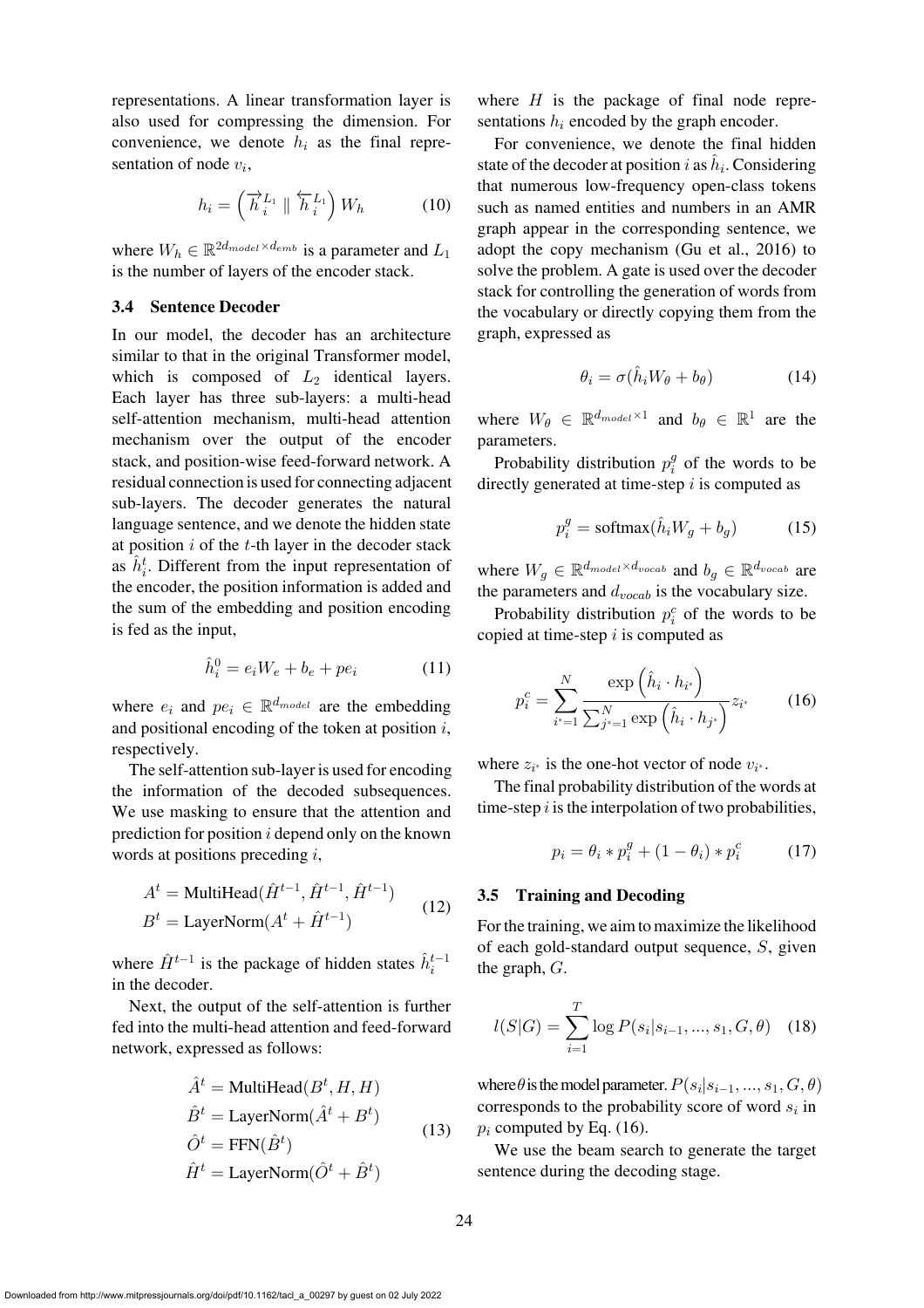#### 4 Comparison to Prior Graph Encoders

In this section, we compare our proposed graph encoders with the existing ones presented in prior works.

Mo[st models, including a GCN \(](#page-13-7)Damonte and Cohen, [2019\)](#page-13-7), GGNN [\(Beck et al.](#page-13-6), [2018](#page-13-6)), and GraphLSTM [\(Song et al.](#page-14-5), [2018\)](#page-14-5), use a nonpairwise interaction function to represent the information to be aggregated from the neighborhoods. Specifically, they ignore the receiver node (i.e., the node to be updated), operating only on the sender node (i.e., the neighbor node) and the edge attribute [\(Battaglia et al.](#page-13-15), [2018](#page-13-15)). They add a self-loop edge for each node so that its own information can be considered. In our model, we compute the pairwise interactions using Eq. (5); hence, no self-loop edge is required.

In our model, the graph attention mechanism is similar to GAT [\(Velickovic et al.](#page-14-11), [2018](#page-14-11)). The main differences are that GAT is designed for undirected graphs and neither directions nor labels of edges are considered. We propose using two distinct representations (i.e., head representation and tail representation) for each node and utilizing graph attentions on the incoming and outgoing relations. Accordingly, the model can consider the differences in the incoming and outgoing relations, and the results presented in the next section verify the effectiveness of this proposed modification. In addition, GAT adopts additive attention and uses averages of the outputs of the multi-head attention in the final layer. In our model, we use a scaled dot-product attention for all the attention layers.

#### 5 Experiment

#### 5.1 Data and Preprocessing

We used two standard AMR corpora (LDC2015E86 and LDC2017T10) as our experiment datasets. The LDC2015E86 dataset contains 16,833 instances for the training, 1,368 for the development, and 1,371 for the test. The LDC2017T10 dataset is the latest AMR corpus release, which contains 36,521 instances for the training and the same instances for the development and test as in LDC2015E86. Most prior works evaluate their models on the former dataset. Because prior approaches during the same period achieve the state-of-the-art performances on LDC2015E86 and LDC2017T10, respectively, we performed experiments on both the datasets.

Following [Konstas et al.](#page-13-5) [\(2017\)](#page-13-5), we supplemented the gold data with large-scale external data. We used the Gigaword corpus<sup>[1](#page-6-0)</sup> released by [Song et al.](#page-14-5) [\(2018](#page-14-5)) as the external data, which was automatically parsed by the JAMR. For the training on both the gold data and automatically labeled data, the same training strategy as that of [Konstas et al.](#page-13-5) [\(2017\)](#page-13-5) was adopted, which was fine-tuning the model on the gold data after each epoch of the pre-training on the Gigaword data.

### 5.2 Parameter Settings and Training Details

We set our model parameters based on preliminary experiments on the development set.  $d_{model}$  is set to 256 and  $d_{emb}$  is set to 300. The head number of attention is set to 2. The numbers  $(L_1 \text{ and } L_2)$ of layers of the encoder and decoder are set to 8 and 6, respectively. The batch size is set to 64. We extract a vocabulary from the training set, which is shared by both the encoder and the decoder. The word embeddings are initialized from GloVe word embeddings [\(Pennington et al., 2014](#page-14-13)). We use the Adam optimizer [\(Kingma and Ba](#page-13-16), [2015\)](#page-13-16) with  $lr = 0.0002, \beta_1 = 0.9, \beta_2 = 0.98, \text{ and } \epsilon = 10^{-9}.$ Learning rate is halved every time perplexity on the development set does not improve for two epochs. We apply dropout to the output of each attention sub-layer and the input embeddings, and use a rate of  $P_{drop} = 0.3$ . Beam search with beam size to 6 is used for decoding. During training, we filter out instances with more than 100 nodes in graph or 100 words in sentence for speeding up. Note that  $d_{model}$  is set to 512, the head number is set to <sup>4</sup>, and the learning rate is set to <sup>0</sup>.0001 when training on both gold data and automatically labeled data.

## 5.3 Metrics and Baselines

Following existing works, we evaluate the results with the BLEU metric [\(Papineni et al., 2002](#page-14-14)). We also report the results using CHRF++ [\(Popovic](#page-14-15),[´](#page-14-15) [2017\)](#page-14-15), similar to [Beck et al.](#page-13-6) [\(2018\)](#page-13-6).

Our direct baseline is the original Transformer, which takes a linearized graph as the input. We use the same linearization as that by [Konstas et al.](#page-13-5) [\(2017](#page-13-5)). We also compare our model with prior statistical approaches (PBMT, Tree2Str, and TSP), sequence-to-sequence approaches (S2S+Anon and S2S+Copy), the current state-of-the-art

<span id="page-6-0"></span><sup>1</sup>[https://www.cs.rochester.edu/](https://www.cs.rochester.edu/~lsong10/downloads/2m.json.gz)∼lsong10/ [downloads/2m.json.gz](https://www.cs.rochester.edu/~lsong10/downloads/2m.json.gz).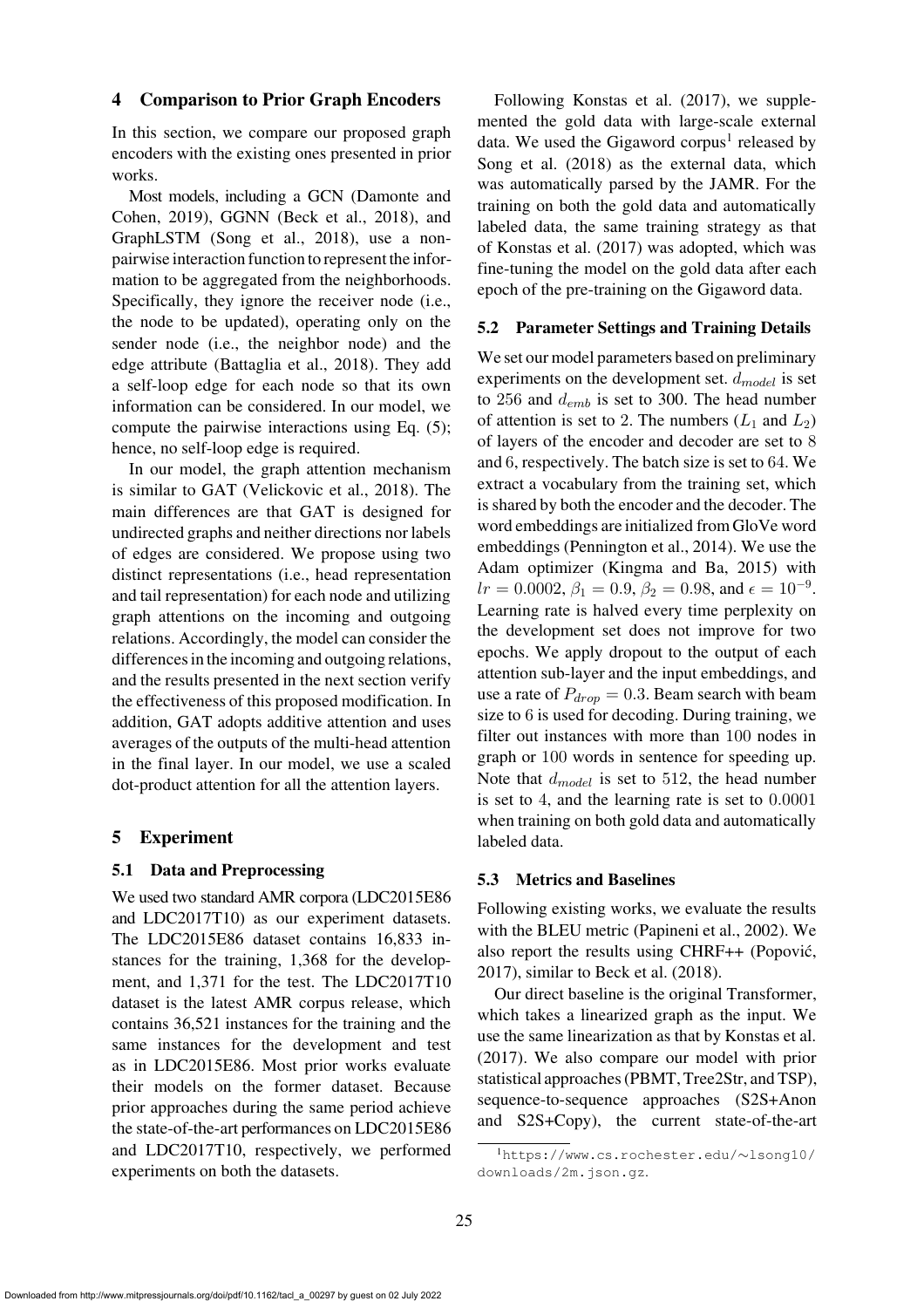| Methods                                 | BLEU |
|-----------------------------------------|------|
| PBMT (Pourdamghani et al., 2016)        | 26.9 |
| Tree2Str (Flanigan et al., 2016)        | 23.0 |
| TSP (Song et al., 2016)                 | 22.4 |
| S2S+Anon (Konstas et al., 2017)         | 22.0 |
| GraphLSTM (Song et al., 2018)           | 23.3 |
| t-GCNSEQ (Damonte and Cohen, 2019)      | 23.9 |
| g-GCNSEQ (Damonte and Cohen, 2019)      | 24.4 |
| Transformer                             | 17.7 |
| Graph Transformer                       | 25.9 |
| S2S+Anon (2M) (Konstas et al., 2017)    | 32.3 |
| $S2S+Anon (20M)$ (Konstas et al., 2017) | 33.8 |
| $S2S+Copy (2M)$ (Song et al., 2018)     | 31.7 |
| GraphLSTM (2M) (Song et al., 2018)      | 33.6 |
| Transformer (2M)                        | 35.1 |
| Graph Transformer (2M)                  | 36.4 |

<span id="page-7-1"></span>Table 1: Test results of models. ''(2M)'' / ''(20M)'' denotes using the corresponding number of automatically labeled Gigaword data instances as additional training data.

graph-to-sequence approaches (GraphLSTM and GGNN), and hybrid approaches (t-GCNSEQ and g-GCNSEQ). PBMT [\(Pourdamghani et al.](#page-14-4), [2016\)](#page-14-4) adopts a phrased-based machine translation model with the input of a linearized AMR graph. Tree2Str [\(Flanigan et al., 2016](#page-13-2)) converts AMR graphs into trees by splitting the reentrants and applies a treeto-st[ring transducer to generate text. TSP \(](#page-14-7)Song et al., [2016\)](#page-14-7) solves the generation problem as a trave[ling salesman problem. S2S+Anon \(](#page-13-5)Konstas et al., [2017](#page-13-5)) is a multi-layer attention-based bidirectional LSTM model, which is trained with anonymized data. S2S+Copy [\(Song et al.](#page-14-5), [2018\)](#page-14-5) is also an attention-based LSTM model, but it inste[ad uses the copy mechanism. GGNN \(](#page-13-6)Beck et al., [2018](#page-13-6)) uses a gated graph neural network to encode the AMR graph and an RNN-based deco[der to generate the text. GraphLSTM \(](#page-14-5)Song et al., [2018\)](#page-14-5) utilizes a graph state LSTM as the graph encoder and uses the copy mechanism instead of a[nonymization. T-GCNSEQ \(](#page-13-7)Damonte and Cohen, [2019\)](#page-13-7) also splits the reentrancies and applies stacking of the encoders to encode the tree, in which BiLSTM networks are used on top of the GCN for utilizing both the structure and sequential information. G-GCNSEQ has the same architecture as t-GCNSEQ, but it directly encodes the graph rather than the tree. Tree2Str, TSP, S2S+Anon, S2S+Copy, and GraphLSTM have been trained on LDC2015E86. PBMT has been trained on a previous release of the corpus  $(LDC2014T12).<sup>2</sup>$  $(LDC2014T12).<sup>2</sup>$  $(LDC2014T12).<sup>2</sup>$  Note that PBMT, Tree2Str, and TSP also train and use a language model based on an additional Gigaword corpus. GGNN has been trained on LDC2017T10. T-GCNSEQ and g-GCNSEQ have been trained on both LDC2015E86 and LDC2017T10.

## 5.4 Comparison Results

[Table 1](#page-7-1) summarizes the results of the models using LDC2015E86 as the gold training data. When trained only on the gold training data, our model achieves the best BLEU score of <sup>25</sup>.9 among all the neural models and outperforms S2S+Anon by <sup>3</sup>.9 BLEU points. Compared with the graph-tosequence model, GraphLSTM, our model is <sup>2</sup>.6 BLEU points higher, which shows the superiority of our proposed architecture. Our model also outperforms hybrid models t-GCNSEQ and g-GCNSEQ by <sup>2</sup>.0 points and 1.5 points, respectively. Comparing the two sequence-to-sequence neural models, Transformer underperforms the RNN-based model (S2S+Anon). This is in plain contrast to their performances in machine translation. The reason is attributed to the possible extreme length of the linearized AMR graph and difficulty in performing self-attention to obtain a good context representation of each token with a small training data. Our proposed Graph Transformer does not encounter this problem, which is significantly better than Transformer, and improves the BLEU score by more than 8 points. It also shows that our proposed deep architecture is even effective with a small training data. The results of statistical approaches PBMT, Tree2Str, and TSP are not strictly comparable because they use an additional Gigaword corpus to train the language model. Our model still outperforms the Tree2Str and TSP and performs close to the PBMT.

Following the approach of [Konstas et al.](#page-13-5) [\(2017](#page-13-5)), we also evaluate our model using automatically labeled Gigaword data as additional training data. When using external data, the performance of our model is improved significantly. Utilizing 2M gigaword data, the performance of our model improves by <sup>10</sup>.5. With the 2M additional data, our model achieves the new state-of-the-art BLEU score of <sup>36</sup>.4 points, which is 4.7 and 2.8 points

<span id="page-7-0"></span><sup>2</sup>The LDC2014T12 dataset contains 10,313 instances for the training and the same instances for the development and test as in case of LDC2015E86.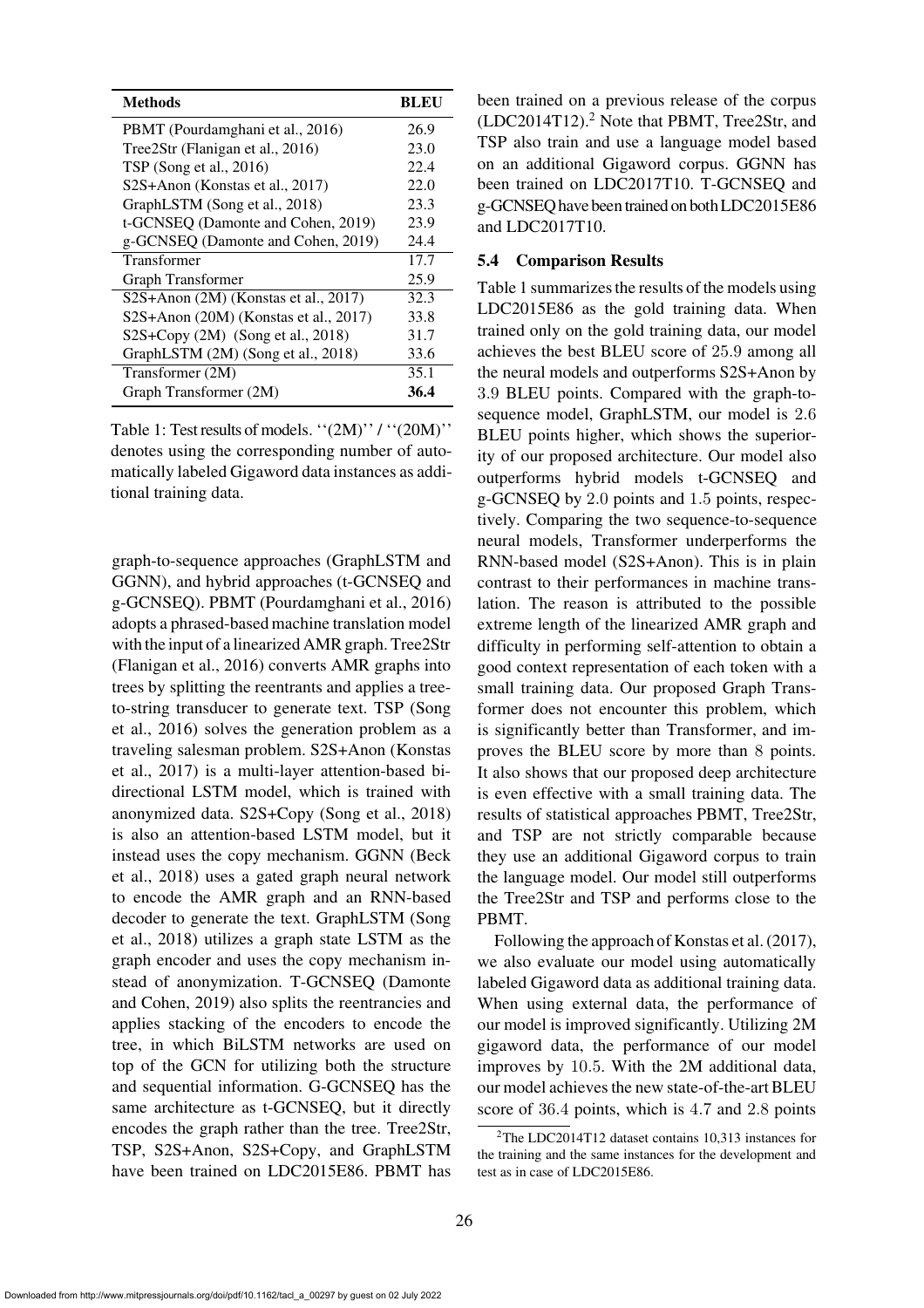| <b>Methods</b>                     | BLEU | $CHRF++$ |
|------------------------------------|------|----------|
| GGNN (Beck et al., 2018)           | 23.3 | 50.4     |
| GGNN(ensemble) (Beck et al., 2018) | 27.5 | 53.5     |
| t-GCNSEO (Damonte and Cohen, 2019) | 24.1 |          |
| g-GCNSEQ (Damonte and Cohen, 2019) | 24.5 |          |
| Transformer                        | 19.4 | 48.1     |
| Graph Transformer                  | 29.3 | 59.0     |

<span id="page-8-0"></span>Table 2: Test results of models trained on LDC2017T10.

higher than those of S2S+Copy and GraphLSTM using the same training data, respectively. Transformer achieves a BLEU score of <sup>35</sup>.1, which is much higher compared with that achieved with the one trained on the gold data. This verifies the effectiveness of a deep neural model when the training dataset is sufficiently big. With <sup>20</sup><sup>M</sup> external data, the S2S+Anon obtains a BLEU score of <sup>33</sup>.8, which is much worse than our model score. We speculate the performance can be further improved with a relatively larger number of external data; however, we do not attempt this owing to hardware limitations. Note that the CHRF++ score is not reported for these approaches in previous works; therefore, we do not compare it in this experiment.

[Table 2](#page-8-0) lists the results of the models trained on LDC2017T10. Our model strongly outperforms GGNN, and improves the BLEU score by <sup>6</sup>.0 points and the CHRF++ score by <sup>8</sup>.6 points. Hybrid models t-GCNSEQ and g-GCNSEQ achieve BLEU scores of <sup>24</sup>.1 and 24.5, which are 5.2 and <sup>4</sup>.8 points lower than those of our model, respectively. Compared with the same model with smaller gold training data in Table 1, the BLEU score of our model is also improved by <sup>3</sup>.4 points and the scores of t-GCNSEQ and g-GCNSEQ are improved by only <sup>0</sup>.2 and 0.1 points, respectively. This indicates that the performance of our model can easily benefit from more gold training data. [Beck et al.](#page-13-6) [\(2018](#page-13-6)) also reported the scores of GGNN ensemble, which achieves a BLEU score of <sup>27</sup>.5 and a CHRF++ score of 53.5; these scores are even much worse than those of our single model.

## 5.5 Model Variations

To evaluate the importance of the different components of our proposed Graph Transformer, we vary our model and perform both hyper-parameter and ablation studies. We train the models on both LDC2015E86 and LDC2017T10 and measure the



<span id="page-8-1"></span>Figure 3: Development results of Graph Transformer and GraphLSTM against transition steps in the graph encoder.

performance changes on the development set, and the results are listed in [Table 3.](#page-9-0)

## 5.5.1 Hyper-Parameter Tuning

In [Table 3](#page-9-0) (A), we vary the number of transition steps (i.e., number of layers),  $L_1$ , in the graph encoder. As we can see, the performance of our model increases as  $L_1$  increases; however, it starts decreasing gradually when  $L_1$  becomes larger than 8. Our model achieves the best performance when  $L_1$  equals 8. This shows that incorporating the information from the nodes with a long distance can help improve capture of the global semantic information. The reason for this performance drop when  $L_1$  is larger than 8 may be attributed to the over-fitting because the amount of training data is not large. In addition, we also compare the BLEU scores of our model and GraphLSTM with the same number of transition steps. These models are only trained on LDC2015E86. Results on the development set are shown in [Figure 3.](#page-8-1) Compared with the performance of the GraphLSTM, our model performs consistently and significantly better when  $L_1$ , which varies from 1 to 10. This indicates that our proposed graph encoder has a stronger ability of utilizing both local and global semantic information.

In [Table 3](#page-9-0) (B), we vary the number of layers in the decoder,  $L_2$ . Our model achieves the best performance when  $L_2$  equals 6, and its performance drops significantly when  $L_2$  decreases. With few layers, the decoder might not be able to utilize the information provided by the graph encoder and generate fluent sentences. An extremely large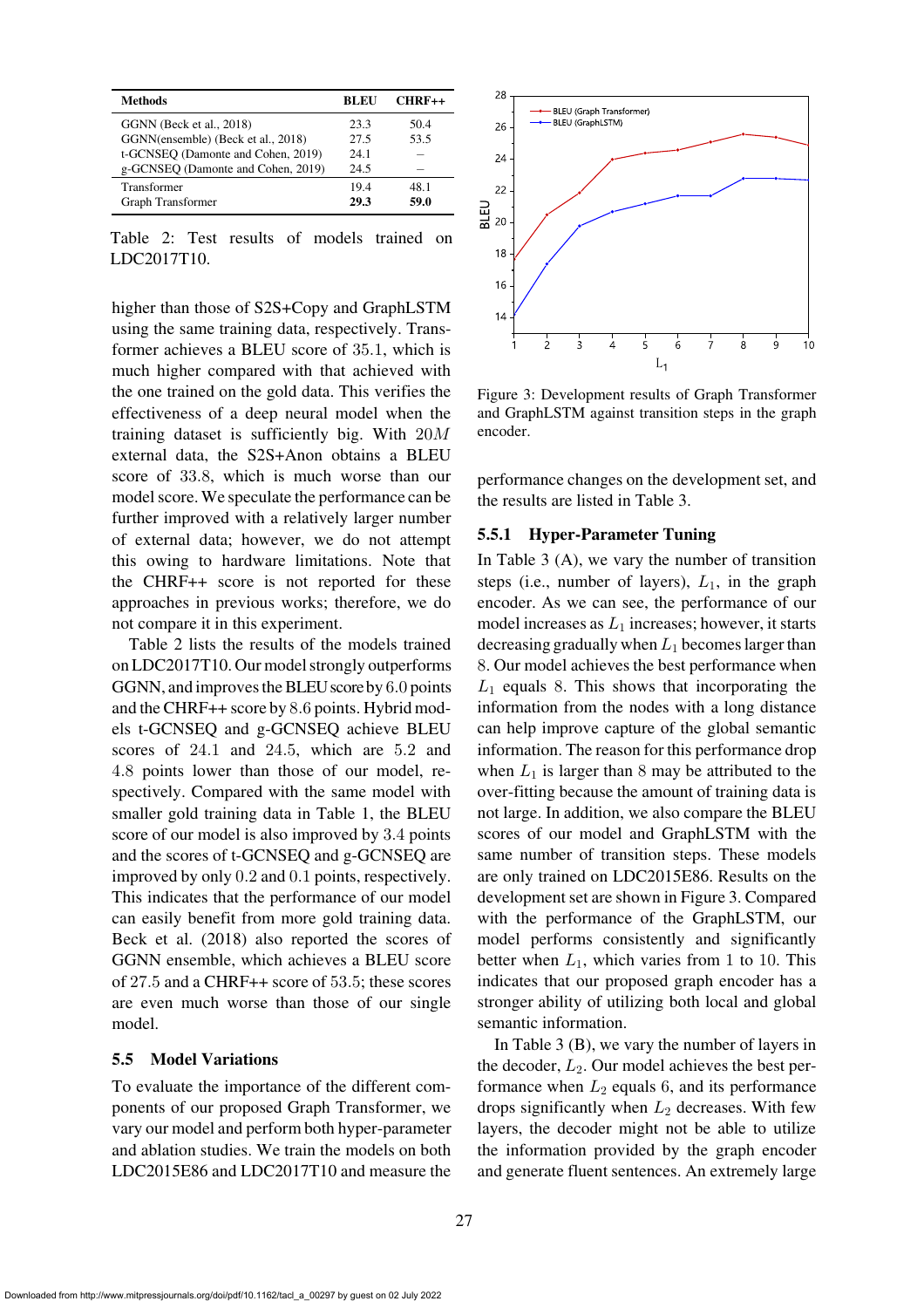|      | $L_1$          | $L_2$                               | $d_{model}$ | $d_h$          | $P_{drop}$                                        | <b>BLEU</b><br>(LDC2015E86) | <b>BLEU</b><br>(LDC2017T10) |
|------|----------------|-------------------------------------|-------------|----------------|---------------------------------------------------|-----------------------------|-----------------------------|
| base | 8              | 6                                   | 256         | $\overline{2}$ | 0.3                                               | 25.5                        | 28.8                        |
|      | $\overline{2}$ |                                     |             |                |                                                   | 20.4                        | 24.6                        |
|      | 4              |                                     |             |                |                                                   | 23.7                        | 27.6                        |
| (A)  | 6              |                                     |             |                |                                                   | 24.3                        | 28.3                        |
|      | 10             |                                     |             |                |                                                   | 24.6                        | 28.4                        |
|      |                | $\overline{4}$                      |             |                |                                                   | 23.4                        | 27.1                        |
| (B)  |                | 5                                   |             |                |                                                   | 24.6                        | 28.0                        |
|      |                | 7                                   |             |                |                                                   | 24.8                        | 28.7                        |
| (C)  |                |                                     | 512         |                |                                                   | 25.1                        | 28.5                        |
| (D)  |                |                                     |             | 1              |                                                   | 23.6                        | 28.4                        |
|      |                |                                     |             | 4              |                                                   | 23.0                        | 28.7                        |
|      |                |                                     |             |                | 0.1                                               | 22.7                        | 26.9                        |
| (E)  |                |                                     |             |                | 0.2                                               | 25.3                        | 28.5                        |
|      |                |                                     |             |                | 0.4                                               | 24.7                        | 27.9                        |
|      |                | single representation for each node |             |                |                                                   | 25.1                        | 28.3                        |
| (F)  |                |                                     |             |                | single representation, inseparate graph attention | 23.1                        | 27.6                        |

<span id="page-9-0"></span>Table 3: Development results of the variations on Graph Transformer. Unlisted values are identical to those of the base model. Both models trained on LDC2015E86 and LDC2017T10 are evaluated.

 $L<sub>2</sub>$  also adversely affects the performance, particularly when training on the smaller dataset.

In [Table 3](#page-9-0) (C), we observe that larger models do not lead to better performance. We attribute the reason to the number of training pairs being quite small. In [Table 3](#page-9-0) (D), we observe that the models, trained on a small dataset, are extremely sensitive to the number of heads,  $d_h$ . The singlehead attention is <sup>1</sup>.9 BLEU points worse than the best setting. The performance also deceases with too many heads. Using more training data, our model becomes more stable and insensitive to  $d_h$ . In [Table 3](#page-9-0) (E), we can see that a suitable rate of dropout is extremely helpful for avoiding over-fitting.

## 5.5.2 Ablation Study

We further perform an ablation study on two datasets to investigate the influence of the modules in the graph encoder. We fix the sentence decoder of our model because it is similar to the original one in Transformer. The modules in the graph encoder are tested by two methods: using a single representation for each node (i.e., the head representation and tail representation are updated with shared parameters), and using a single representation and performing the inseparate graph attention over the incoming and outgoing relations

simultaneously (i.e., the output of the attention in Eq. (7) is  $g_i^t = ||_{x=1}^{d_h} (\sum_{j \in \mathcal{N}_i^{in}} \sum_{\substack{V_i^{out} \\ V_i^{out}}} \alpha_{ij}^x r_{ij}^t W_v^x) W_o$ and the fusion layer is discarded). These modifications test the effectiveness of the separate graph attentions.

The results are presented in [Table 3](#page-9-0) (F). We can see that using a single representation for each node results in a loss of <sup>0</sup>.4 and 0.5 BLEU points on the two datasets, respectively. It indicates that learning the head representation and tail representation for each node is helpful. We further observe that without separated graph attentions (i.e., in inseparate graphattention), the performance of our model drops, suffering a loss of <sup>2</sup>.4 BLEU points on the LDC2015E86 dataset and 1.2 on LDC2017T10. We consider that the relations represented by the incoming edges and outgoing edges are different. Moreover, projecting them into the same space for the graph attentions might cause confusion, particularly when the number of training data is small. Separate graph attentions can help the model better capture the semantics.

Compared with the prior methods, there are two changes in our model: the graph encoder and the Transformer decoder. To study the influences of the different encoders and decoders, we implement three encoders (RNN encoder, Transformer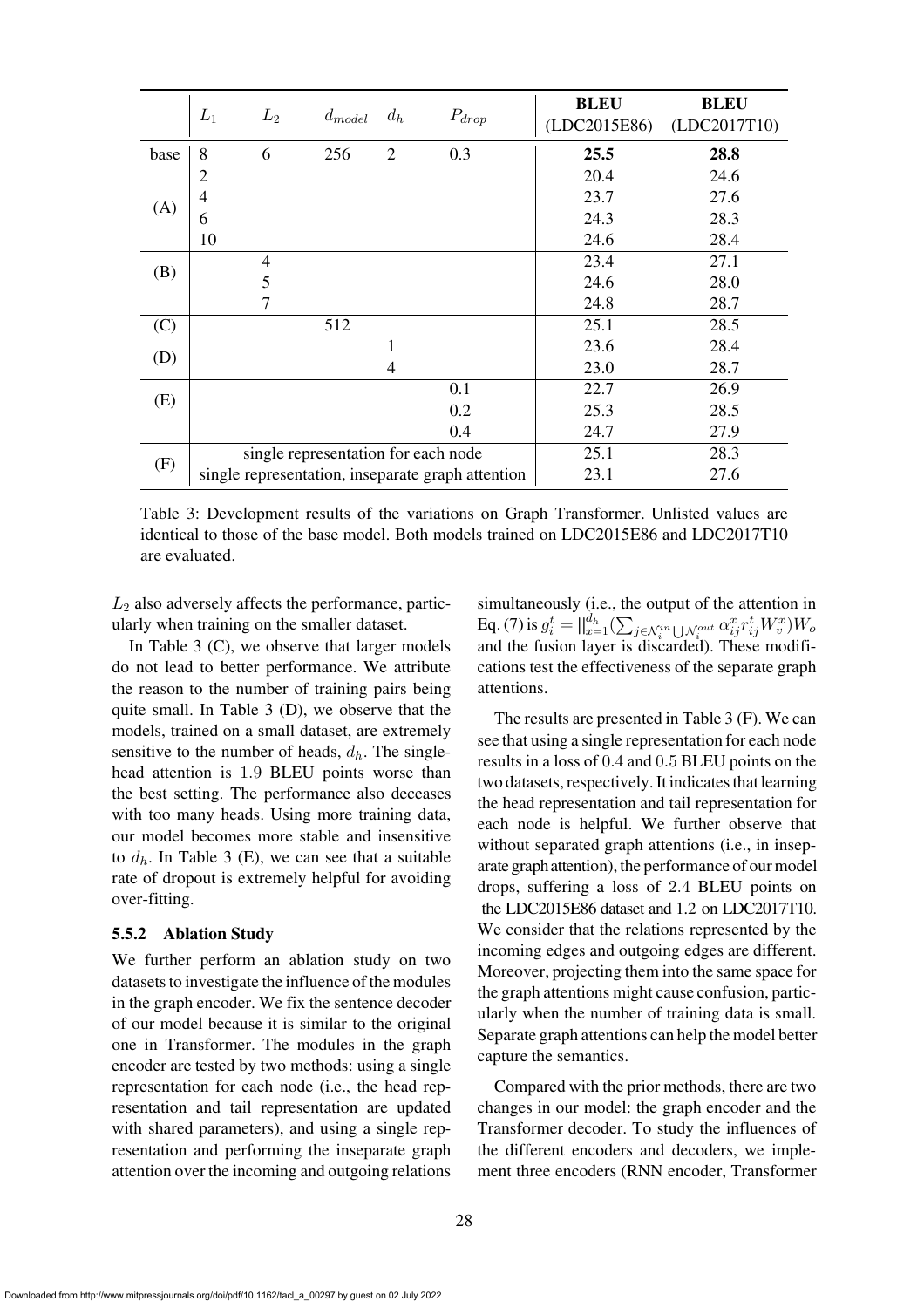| <b>Methods</b>        | <b>BLEU</b> | <b>BLEU</b><br>(LDC2015E86) (LDC2017T10) |
|-----------------------|-------------|------------------------------------------|
| RNN+RNN (S2S)         | 21.2        | 22.3                                     |
| RNN+TFM               | 17.9        | 18.7                                     |
| TFM+RNN               | 16.0        | 17.9                                     |
| TFM+TFM (Transformer) | 17.4        | 19.0                                     |
| Graph+RNN             | 21.1        | 25.2                                     |
| Graph+TFM (Ours)      | 25.5        | 28.8                                     |

<span id="page-10-0"></span>Table 4: Development results of models with three different encoders and two different decoders. A+B represents the model with A encoder and B decoder. RNN encoder and decoder are abbreviated to RNN, Transformer encoder and decoder are abbreviated to TFM and our Graph encoder are abbreviated to Graph.

| Model                                              | Depth<br>$1 - 5 \quad 6 - 10$<br>$11-$ |                          |                         |
|----------------------------------------------------|----------------------------------------|--------------------------|-------------------------|
| #count                                             | 278                                    | 828                      | 265                     |
| S <sub>2</sub> S<br>GraphLSTM<br>Graph Transformer | 37.2<br>$+3.9$<br>$+6.0$               | 21.2<br>$+2.1$<br>$+4.5$ | 193<br>$+0.7$<br>$+3.7$ |

<span id="page-10-1"></span>Table 5: Counts of AMR graphs with different depth for the test split and the BLEU scores of different models on these graphs.

encoder, and our graph encoder) and two decoders (RNN decoder and Transformer decoder).We also perform a study of their combinations. [Table 4](#page-10-0) presents the results. We find an interesting phenomenon that simply mixing Transformer-based networks with RNNs can lead to a large decrease in the performance. Irrespective of replacing the RNN decoder with the Transformer decoder in S2S or replacing the Transformer decoder with the RNN decoder in Transformer and Graph Transformer, the replaced models perform much worse than the original ones. This indicates that there is a mismatch in using an RNN (or Transformer) to decode a sentence from the representations encoded by Transformer-based networks (or RNNs). The superior performance of our model is owing to the interplay of the Transformer-based graph encoder and the Transformer decoder.

# 5.6 Performance Against Size and Structure of AMR Graph

To study the advantages of our proposed model against prior sequence-to-sequence models and

|                          | <b>Number of edges</b> |           |        |  |
|--------------------------|------------------------|-----------|--------|--|
| Model                    | $1 - 10$               | $11 - 20$ | $21-$  |  |
| $\#$ count               | 425                    | 452       | 494    |  |
| S <sub>2</sub> S         | 30.8                   | 214       | 19.7   |  |
| GraphLSTM                | $+4.3$                 | $+2.9$    | $+0.8$ |  |
| <b>Graph Transformer</b> | $+6.2$                 | $+4.6$    | $+3.8$ |  |

<span id="page-10-2"></span>Table 6: Counts of AMR graphs with different number of edges for the test split and the BLEU scores of different models on these graphs.

| Model                         | <b>Number of reentrancies</b> |         |        |  |
|-------------------------------|-------------------------------|---------|--------|--|
|                               | $\Omega$                      | $1 - 3$ |        |  |
| #count                        | 624                           | 566     | 181    |  |
| S2S                           | $26.6$ 21.2                   |         | 15.3   |  |
| GraphLSTM                     | $+2.9$ $+2.4$                 |         | $+0.1$ |  |
| Graph Transformer $+7.1 +4.0$ |                               |         | $+2.9$ |  |

<span id="page-10-3"></span>Table 7: Counts of AMR graphs with different number of reentrancies for the test split and the BLEU scores of different models on these graphs.

graph models further, we compare the results of the models on different sizes and structures of the AMR graphs. All the models are trained on LDC2015E86. We consider the size and structure of a graph in three approaches: depth, number of edges, and number of reentrancies.

The depth of an AMR graph is defined as the longest distance between the AMR node and its root. The deeper the graph, the longer the dependency. [Table 5](#page-10-1) lists the counts of the AMR graphs with different depths for the test split and the results of different models on these graphs. We can see that the graph models outperform the sequence-to-sequence model, but the gap narrows when the depth increases. GraphLSTM outperforms the S2S by <sup>3</sup>.9 points when the depth is less than <sup>6</sup>, and the gap is only <sup>0</sup>.7 points when the depth is larger than 10. Compared with GraphLSTM, Graph Transformer returns better performance on deeper graphs, which shows that our model is more powerful for capturing long-term dependencies.

The edges in an AMR graph represent the semantic relations of the concepts. The more the edges in the graph, the more semantic information is represented and usually the larger the graph. [Table 6](#page-10-2) lists the counts of the AMR graphs with different number of edges for the test split and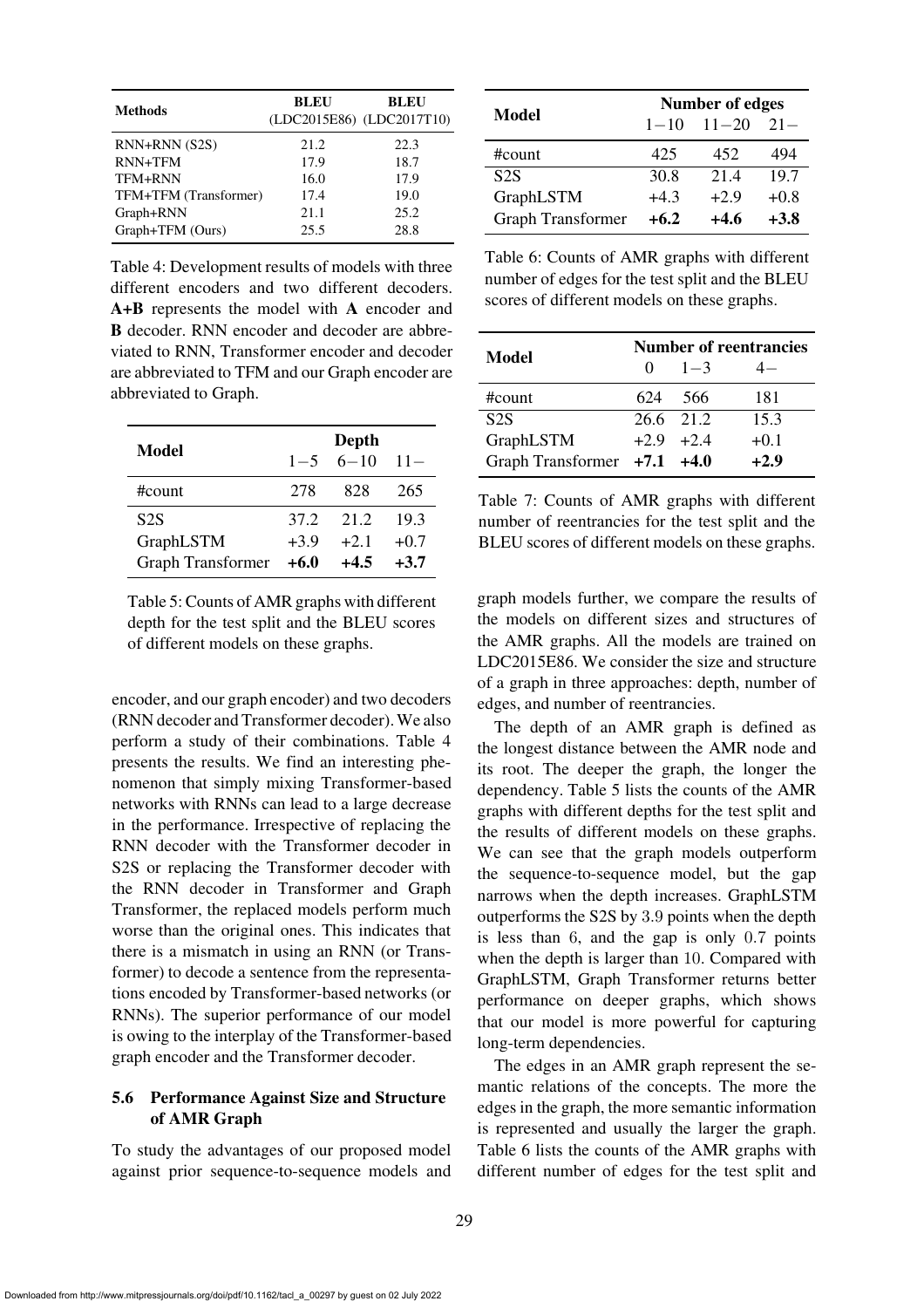| <b>Model</b>      |      | Unnatural Language $\%$ Missing Information $\%$ Node Mistranslation $\%$ Edge Mistranslation $\%$ |      |      |
|-------------------|------|----------------------------------------------------------------------------------------------------|------|------|
| S <sub>2</sub> S  | 62.0 | 60.0                                                                                               | 34.0 | 52.0 |
| GraphLSTM         | 54.0 | 54.0                                                                                               | 28.0 | 46.0 |
| Graph Transformer | 48.0 | 44.0                                                                                               | 28.0 | 40.0 |

<span id="page-11-0"></span>Table 8: The ratio of outputs with each error type for each compared system. Lower percentage is better.

the corresponding BLEU scores of the different models. We observe that all the models have much better performances on small graphs than on large ones. Similar to the phenomena based on [Table 4,](#page-10-0) our model shows a stronger ability in dealing with more semantic relations than GraphLSTM.

Following [Damonte and Cohen](#page-13-7) [\(2019\)](#page-13-7), we also study the influence of the reentrancies in the graph. Reentrancies represent the co-references and control structures in AMR and make it a graph rather than a tree. A graph with more reentrancies is typically more complex. From [Table 7,](#page-10-3) we can see that the performance of all the models drop significantly when the number of reentrancies increases. With more reentrancies, the lead of the graph-to-sequence models over the sequenceto-sequence model also narrows. We consider that this is because the reentrancies increase the complexity of the graph structure and make the graph models difficult to learn the semantic representation. Our model exhibits an extremely strong performance when the input degrades into a tree. This is because we use two graph attentions over the incoming and outgoing edges, respectively, and only one incoming edge makes the model easy to learn and train. In addition, our model outperforms S2S by <sup>2</sup>.9 points when the input graphs have more than 3 reentrancies. In comparison, GraphLSTM achieves nearly an identical result to that of S2S, which indicates that our proposed encoder is also better in dealing with complex graphs than GraphLSTM.

## 5.7 Case Study

We perform case studies to provide a better understanding of the model performance. We compare the outputs of S2S, GraphLSTM, and our Graph Transformer trained on the gold data of LDC2015E86. We observe that there are several common error types in the outputs of these systems: 1) generating unnatural language or unreadable sentences; 2) missing information from the input graph; 3) generating words or tokens inconsistent with the given semantic representation (i.e., mistranslation of the nodes in the graph); 4) mixing the semantic relations between the entities (i.e., mistranslation of the edges in the graph).

To exhibit how systematic these errors are explicitly, we manually evaluate 50 randomly sampled outputs from each compared system, and count the ratio of the outputs with each error type. Note that these four types of errors are not mutually exclusive. [Table 8](#page-11-0) lists the results. We can clearly see that these four types of errors occur in all the three systems, and Graph Transformer performs the best by comparison. Compared with S2S and GraphLSTM, our model Graph Transformer significantly covers more information from the input graph. All the models make more mistakes on the fluency aspect than on other three aspects. This is because both the missing information from the input graph and the mistranslation of the nodes and edges can cause a generated sentence to be unnatural or unreadable.

In addition, we present several example outputs in [Table 9.](#page-12-0) AMR denotes the input graph and Ref denotes the reference output sentence.

In the first case, we can see that S2S fails to generate a fluent sentence. It also omits the concept, work, and therefore, adversely affects the semantic relation between you and hard. GraphLSTM omits the adverb *hard* and generates an adverb really for verb work, which is only supposed to modify verb want. Graph Transformer generates a basically correct answer.

In the second case, the AMR graph is more complex. S2S mistranslates the concept, stand, as take away and omits adjective passive. The verb, plant, is also omitted, which might be caused by the long distance between plant and pressure in the linearized input. Moreover, the entire sentence is unreadable owing to numerous grammar mistakes. GraphLSTM also omits the concept, passive, and fails to generate the clause headed by stand. In addition, it makes a mistake at the conjunction between the pressure and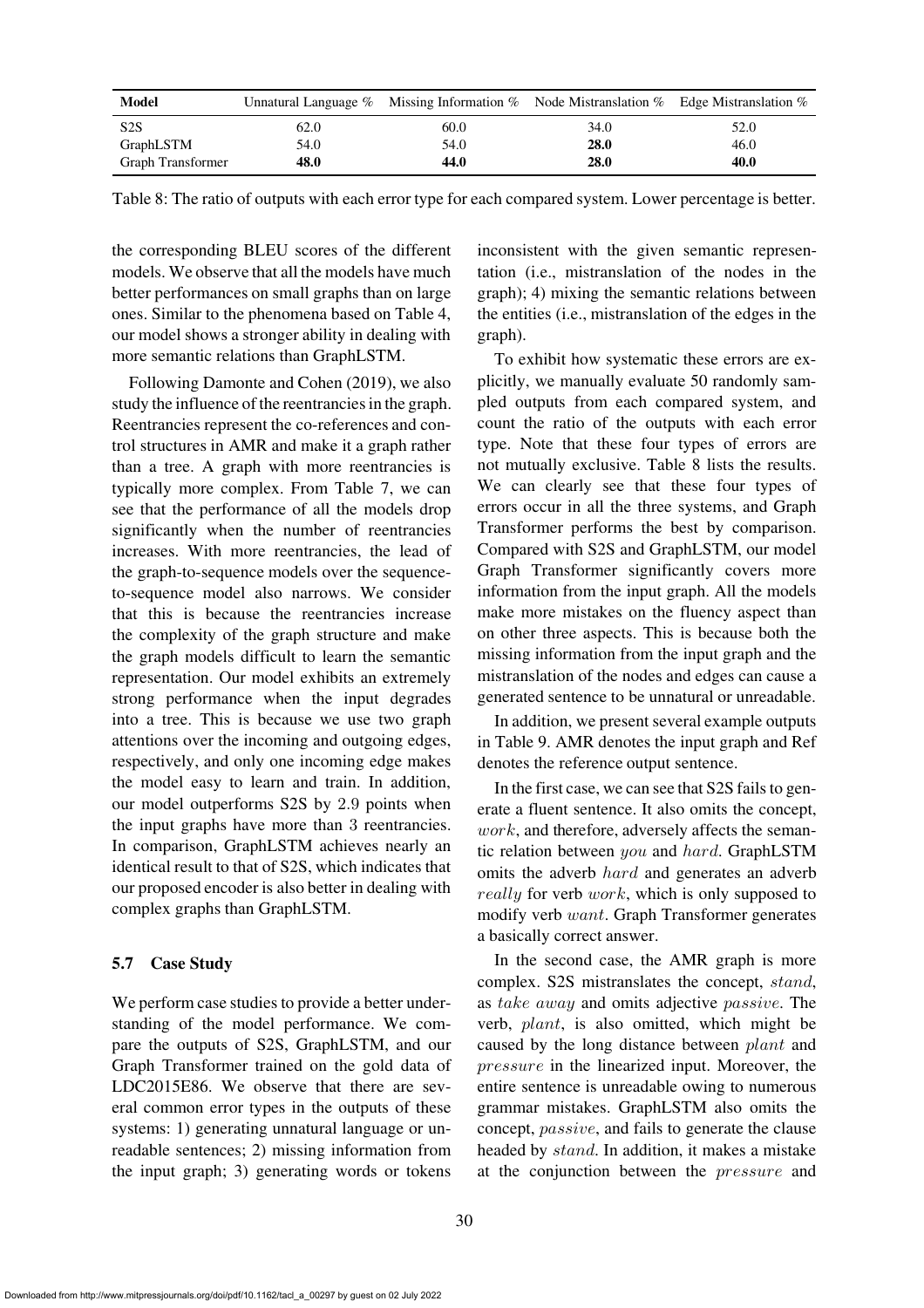AMR: (h / have-condition-91  $\cdot$ ARG1 (w / work-01) :ARG0 (y / you) :ARG1-of (h2 / hard-02)) :ARG2 (w2 / want-01 :ARG0 y :ARG2 (o / out) :mod (r / really)))

Ref: Work hard if you really want out. S2S: If you really want to want out you are hard. GraphLSTM: If you really want out, you really work. Graph Transformer: If you really want out, then you 'll work hard.

| AMR: $(a / and)$ |  |  |
|------------------|--|--|
|------------------|--|--|

| :op1 (s / stand-11)                              |
|--------------------------------------------------|
| :ARG0 (c / criminal-organization :wiki "Taliban" |
| :name (n / name :op1 "Taliban"))                 |
| :ARG1 $(p / passive)$                            |
| : $ARG2$ (c2 / cultivate-01)                     |
| :time $(y / year)$                               |
| : mod $(t2 / this)$ )                            |
| :op2 $(p2 / pressure-01)$                        |
| : $ARG0c$                                        |
| :ARG1 $(p5 / person)$                            |
| : mod (c3 / country : wiki "Afghanistan"         |
| :name $(n2 / name : op1 'Afghanistan'))$         |
| : $ARG0$ -of (f / farm-01))                      |
| : $ARG2$ (p3 / plant-01)                         |
| : $ARG0p5$                                       |
| :ARG1 $(p4 / poppy)$                             |
| :mod(o/opium))                                   |
| : degree $(1 / \text{less}))$                    |

Ref: The Taliban this year are taking a passive stance toward cultivation and putting less pressure on Afghan farmers to plant opium poppy.

S2S: the Taliban will take away with cultivation of cultivate this year and pressure on Afghan farmers less with opium poppy in them.

GraphLSTM: The Taliban has been standing in the cultivation this year and less pressure from the Afghan farmers to plant opium poppies.

Graph Transformer: The Taliban has stood passive in cultivation this year and has less pressured Afghan farmers to plant opium poppies.

| <b>AMR:</b> ( $p /$ participate-01              |
|-------------------------------------------------|
| :ARG0 ( $p2 / person$ : quant 40                |
| : $ARG1-of$ (e / employ-01                      |
| :ARG0 (c / company                              |
| : mod (o / oil)                                 |
| $:$ mod $(s / state))$                          |
| :accompanier (s2 / soldier :quant 1200))        |
| :ARG1 (e2 / exercise                            |
| :ARG1-of $(r /$ resemble-01 $))$                |
| :time $(d / date-entity : year 2005 : month 6)$ |
|                                                 |

Ref: 40 employees of the state oil company participated in a similar exercise with 1200 soldiers in 050600. S2S: in June 2005 40 people's state company with 1200 soldiers were part of a similar exercise.

GraphLSTM: 40 state of oil companies using 1200 soldiers have participated in similar exercises in 6.

<span id="page-12-0"></span>Graph Transformer: In June 2005 40 oil companies have participated in similar exercises with 1200 soldiers.

Table 9: Example outputs of different systems are compared, including S2S, GraphLSTM, and Graph Transformer.

farmers. Our model does not omit any concept in the graph, but the generated sentence is not highly fluent. It treats the stand and pressure as predicates and fails to generate take and put because they are explicitly given in the graph.

In the last case, all three models fail to capture the concept, *employ*, and disturbs the relations between *person*, *employ*, and *company*. S2S omits the adjective, *oil*, and mistranslates the concept, *participate*, as *part of*. GraphLSTM is completely confused in this case and even fails to generate the word, *June*, from the relation, *:month 6*. Our Graph Transformer correctly generates the sentence constituents other than the subject.

Specifically, the four types of errors occur in all the three models, particularly when the input graph is complex. Compared with S2S and GraphLSTM, our model is less likely to miss the information from the input, and it can generate sentences with high quality, in terms of the fluency and fidelity to the input semantics.

#### 6 Conclusion

In this study, we present a novel graph network (Graph Transformer) for AMR-to-text generation. Our model is solely based on the attention mechanism. Our proposed graph attentions over the neighbor nodes, and the corresponding edges are used for learning the representations of the nodes and capturing global information. The experimental results shows that our model significantly outperforms the prior neural models and achieves a new state-of-the-art performance on benchmark datasets.

In future work, we will incorporate BERT embeddings and multi-task learnings to improve the performance further. We will also apply Graph Transformer to other related text generation tasks like MRS-to-text generation, data-to-text generation, and image captioning.

#### Acknowledgments

This work was supported by National Natural Science Foundation of China (61772036) and Key Laboratory of Science, Technology and Standard in Press Industry (Key Laboratory of Intelligent Press Media Technology). We thank the anonymous reviewers for their helpful comments. Xiaojun Wan is the corresponding author.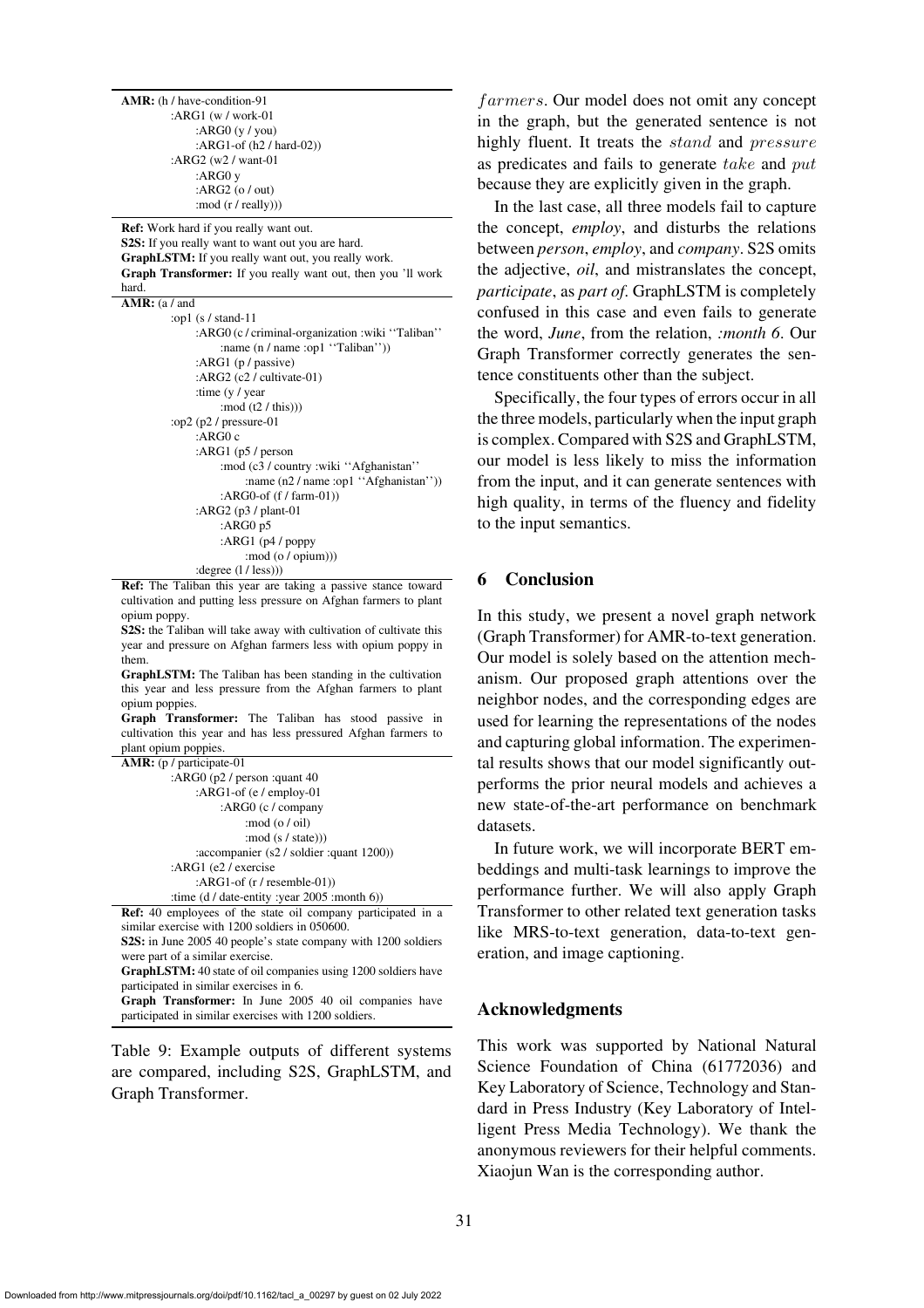## References

- <span id="page-13-15"></span>Peter Battaglia, Jessica B. Hamrick, Victor Bapst, Alvaro Sanchezgonzalez, Vinicius Flores Zambaldi, Mateusz Malinowski, Andrea Tacchetti, David Raposo, Adam Santoro, Ryan Faulkner, and others. 2018. Relational inductive biases, deep learning, and graph networks. *arXiv preprint: 1806.01261*.
- <span id="page-13-6"></span>Daniel Beck, Gholamreza Haffari, and Trevor Cohn. 2018. Graph-to-sequence learning using gated graph neural networks. In *Proceedings of the 56th Annual Meeting of the Association for Computational Linguistics (Volume 1: Long Papers)*, volume 1, pages 273–283.
- <span id="page-13-9"></span>Joan Bruna, Wojciech Zaremba, Arthur Szlam, and Yann Lecun. 2014. Spectral networks and locally connected networks on graphs. *International Conference on Learning Representations*.
- <span id="page-13-7"></span>Marco Damonte and Shay B. Cohen. 2019. Structural neural encoders for amr-to-text generation. *arXiv preprint arXiv:1903.11410v1*.
- <span id="page-13-13"></span>Jacob Devlin, Ming-Wei Chang, Kenton Lee, and Kristina Toutanova. 2018. Bert: Pretraining of deep bidirectional transformers for language understanding. *arXiv preprint arXiv:1810.04805*.
- <span id="page-13-10"></span>David K. Duvenaud, Dougal Maclaurin, Jorge Iparraguirre, Rafael Bombarell, Timothy Hirzel, Alán Aspuru-Guzik, and Ryan P. Adams. 2015. Convolutional networks on graphs for learning molecular fingerprints. In *Advances in Neural Information Processing Systems*, pages 2224–2232.
- <span id="page-13-2"></span>Jeffrey Flanigan, Chris Dyer, Noah A. Smith, and Jaime Carbonell. 2016. Generation from abstract meaning representation using tree transducers. In *Proceedings of the 2016 Conference of the North American Chapter of the Association for Computational Linguistics: Human Language Technologies*, pages 731–739.
- <span id="page-13-8"></span>Marco Gori, Gabriele Monfardini, and Franco Scarselli. 2005. A new model for learning in graph domains. In *Proceedings. 2005 IEEE International Joint Conference on Neural Networks, 2005.*, volume 2, pages 729–734. IEEE.
- <span id="page-13-4"></span>Normunds Gruzitis, Didzis Gosko, and Guntis Barzdins. 2017. Rigotrio at SemEval-2017 task 9: combining machine learning and grammar engineering for amr parsing and generation. In *Proceedings of the 11th International Workshop on Semantic Evaluation (SemEval-2017)*. Association for Computational Linguistics.
- <span id="page-13-12"></span>Jiatao Gu, James Bradbury, Caiming Xiong, Victor O. K. Li, and Richard Socher. 2018. Non-autoregressive neural machine translation. *International Conference on Learning Representations*.
- <span id="page-13-14"></span>Jiatao Gu, Zhengdong Lu, Hang Li, and Victor O. K. Li. 2016. Incorporating copying mechanism in sequence-to-sequence learning. *arXiv preprint arXiv:1603.06393*.
- <span id="page-13-1"></span>Lifu Huang, Taylor Cassidy, Xiaocheng Feng, Heng Ji, Clare R. Voss, Jiawei Han, and Avirup Sil. 2016. Liberal event extraction and event schema induction. In *Proceedings of the 54th Annual Meeting of the Association for Computational Linguistics (Volume 1: Long Papers)*, volume 1, pages 258–268.
- <span id="page-13-0"></span>Bevan Jones, Jacob Andreas, Daniel Bauer, Karl Moritz Hermann, and Kevin Knight. 2012. Semantics-based machine translation with hyperedge replacement grammars. *Proceedings of COLING 2012*, pages 1359–1376.
- <span id="page-13-16"></span>Diederik P. Kingma and Jimmy Ba. 2015. Adam: A method for stochastic optimization. *International Conference on Learning Representations*.
- <span id="page-13-11"></span>Thomas N. Kipf and Max Welling. 2017. Semisupervised classification with graph convolutional networks. *International Conference on Learning Representations*.
- <span id="page-13-5"></span>Ioannis Konstas, Srinivasan Iyer, Mark Yatskar, Yejin Choi, and Luke Zettlemoyer. 2017. Neural amr: Sequence-to-sequence models for parsing and generation. In *Proceedings of the 55th Annual Meeting of the Association for Computational Linguistics (Volume 1: Long Papers)*, volume 1, pages 146–157.
- <span id="page-13-3"></span>Gerasimos Lampouras and Andreas Vlachos. 2017. Sheffield at SemEval-2017 task 9: Transition-based language generation from AMR. In *Proceedings of the 11th International*